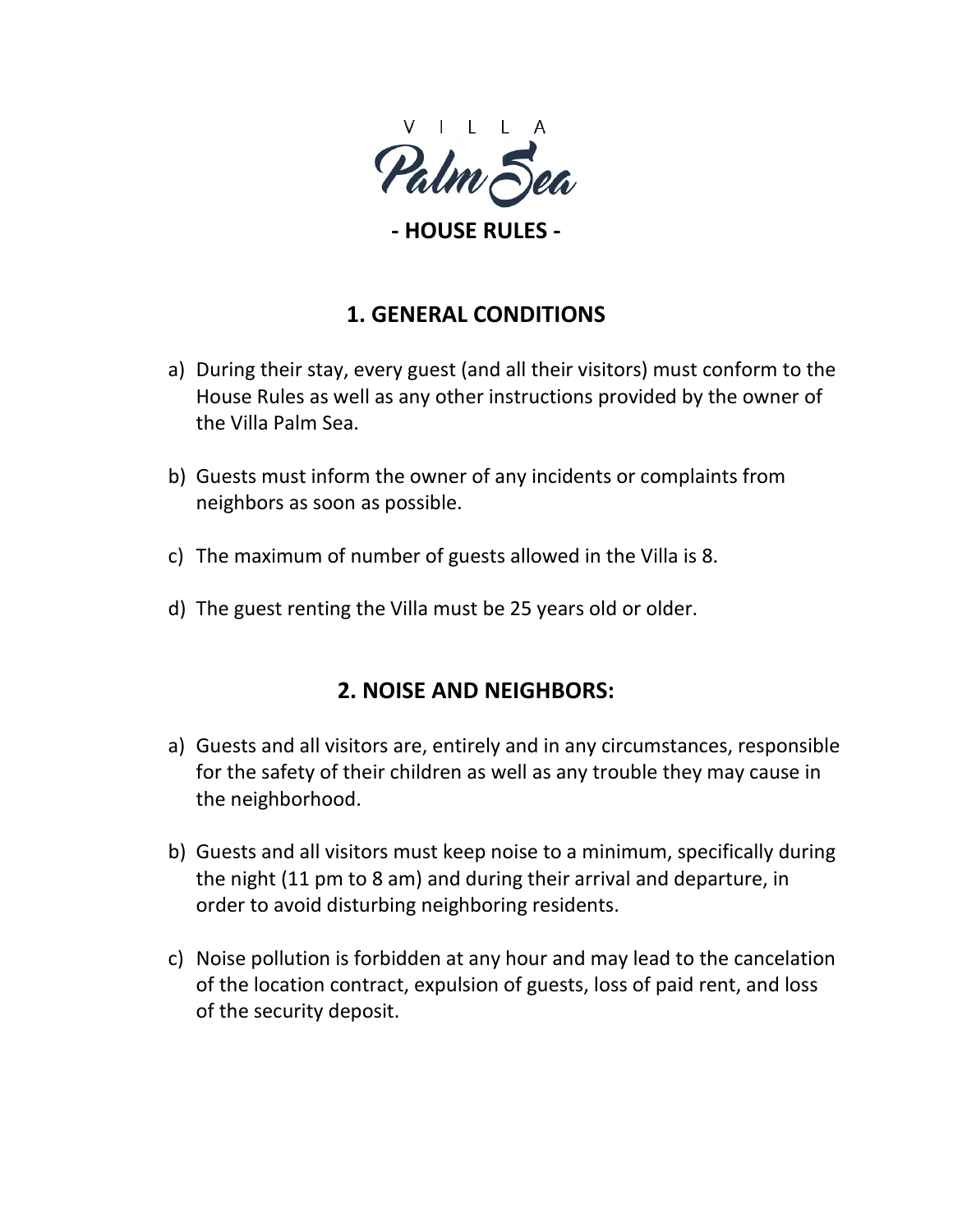d) Guests and all visitors must not engage in inappropriate social behaviors around the community. Guests are asked to limit any disturbances they may cause to neighbors and all other community residents.

#### **3. VISITORS:**

- a) Guests are allowed to invite a maximum of 4 visitors at any one time during their stay.
- b) Guests are responsible for respecting the maximum number of visitors allowed. Guests are also accountable for their visitors' behavior to be in accordance with the house rules.
- c) Guests wishing to invite visitors to spend the night in the Villa must inform the Host at the time of their reservation, with condition that the maximum number of guests allowed is still respected.

#### **4. PARTIES AND EVENTS:**

- a) It is strictly forbidden to host parties or any other big gathering in the Villa.
- b) Every small gathering must occur in respect with the other rules stipulated in this document, specifically with the ones concerning the noise, the neighborhood, and the number of visitors allowed.

#### **5. PARKING:**

- a) Guests and all visitors must conform to the local parking regulations as well as the conditions mentioned below. Guests are asked to always keep the neighbors and other vehicles in mind.
- b) Parking at the Villa must occur in its driveway. It must in no event bother or prevent access to Impasse du Marsaou and neighboring properties.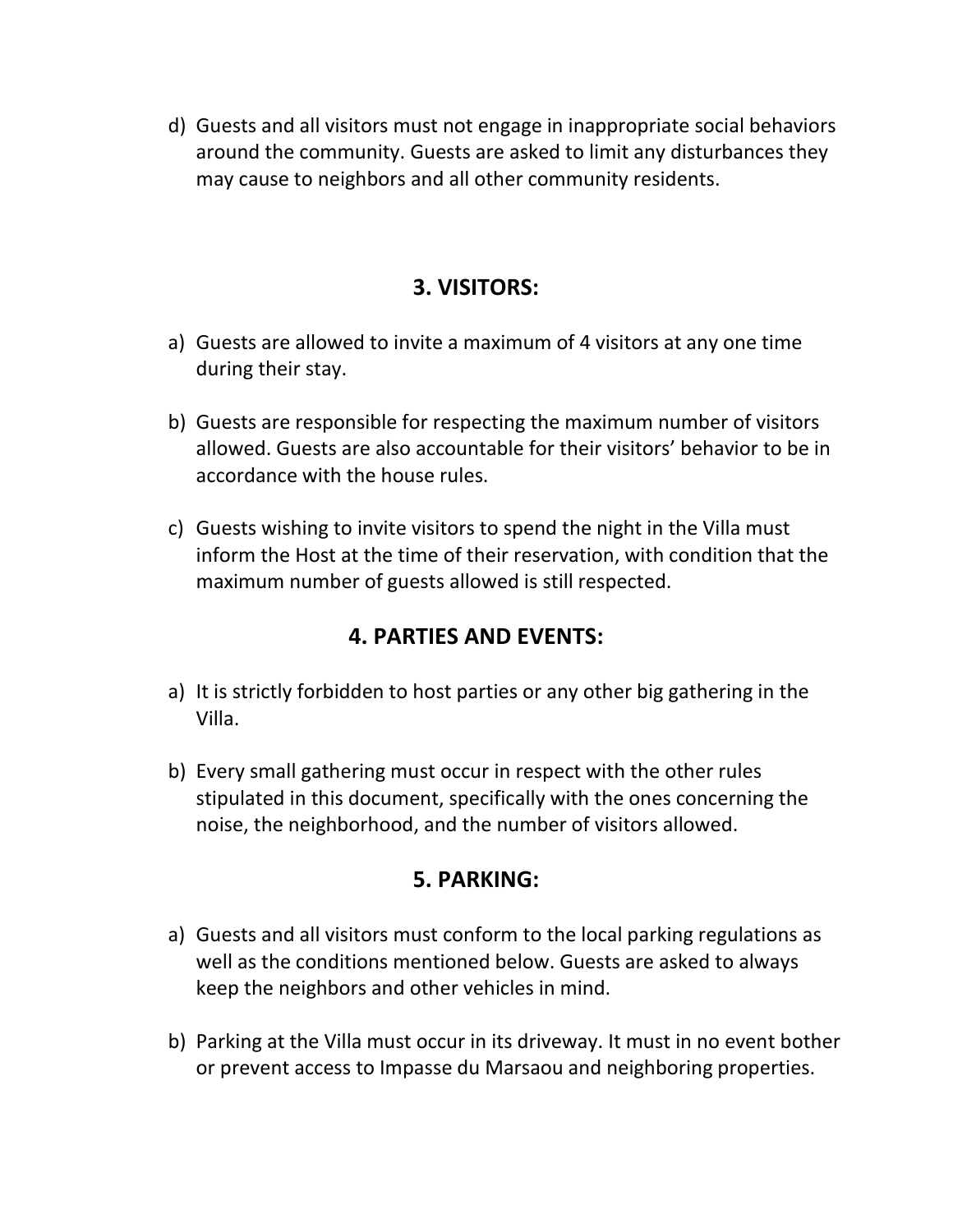## **6. TRASH AND RECYCLING**

- a) Guests and all visitors are to throw away their trash and recyclable waste in the different garbage locations of the community, according to the procedure in place with the community, le Domaine du Séguret. Each trash location has brown and yellow trashcans.
- b) Trash and recyclable waste are to be thrown away in the following manner:
	- o Non-recyclable waste in brown trashcans
	- o Recyclable waste such as paper, cardboard, and plastic bottles in the yellow trashcans
	- o Glass bottles and glass waste are only accepted in the biggest trash location near the entrance of the community.
	- o No waste must end up on the ground in the trash locations.

#### **7. SAFETY:**

- a) Each time guests leave the villa, they must make sure all windows and doors are closed and/or locked. Closing all doors and windows preserves the safety of the villa and prevents potential weather induced damages.
- b) Guests must turn off lights, A/C units, fans, and other electronic systems such as televisions, when they are not being used, to save electricity. It is forbidden to leave the A/C on while windows or sliding doors are left open.
- c) A security alarm is available, guests may use it if they wish. It is operated with the central unit as well as with the activation fobs that were given with the keys of the villa.
- d) We are not accountable or responsible for the loss or theft of guests' personal items and other valuable objects. In the event an item is lost or forgotten at the villa, please let us know and we will search for it when cleaning.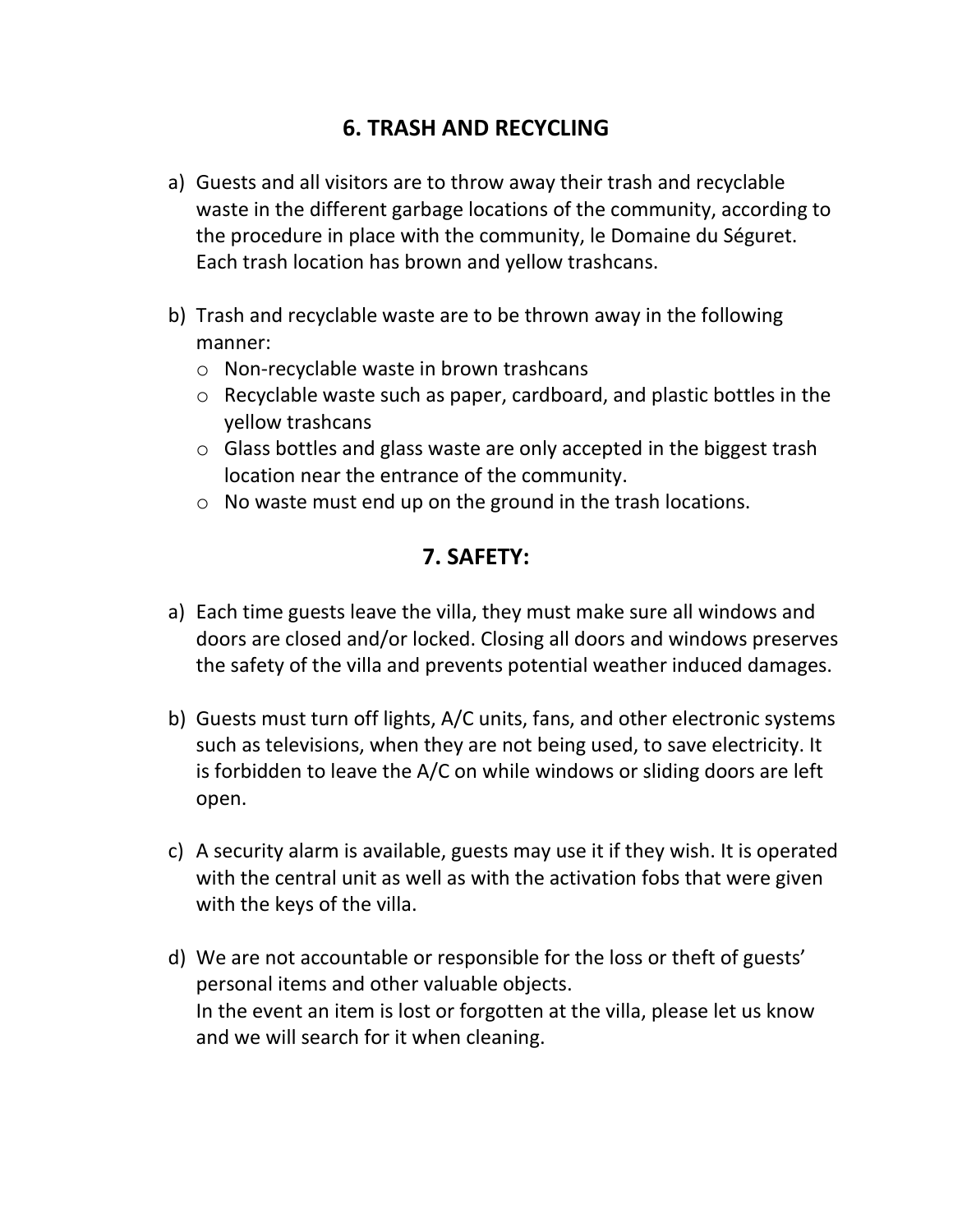### **8. SWIMMING POOL:**

- a) Minors and children who do not know how to swim are not allowed near the pool without adult supervision. The safety and supervision of children are the guests' responsibility.
- b) When the swimming pool is left without supervision, the pool alarm must be activated.
- c) For safety reasons, the use of drinking glasses is not allowed in and around the pool. Failing to respect this rule will result in a fine deducted from the security deposit.

#### **9. BALCONY AND TERRACE:**

a) Guests must always supervise infants and children when using the balcony, terrace, as well as stairs.

### **10. TABACCO:**

- a) Smoking is forbidden inside the villa.
- b) Guests must correctly dispose of smoking ends (ex: in available ashtrays) and must in no case throw them away on property grounds. Failing to respect this rule will result in a fine deducted from the security deposit.
- c) If found that guests smoked inside the villa, the entire security deposit will be deducted.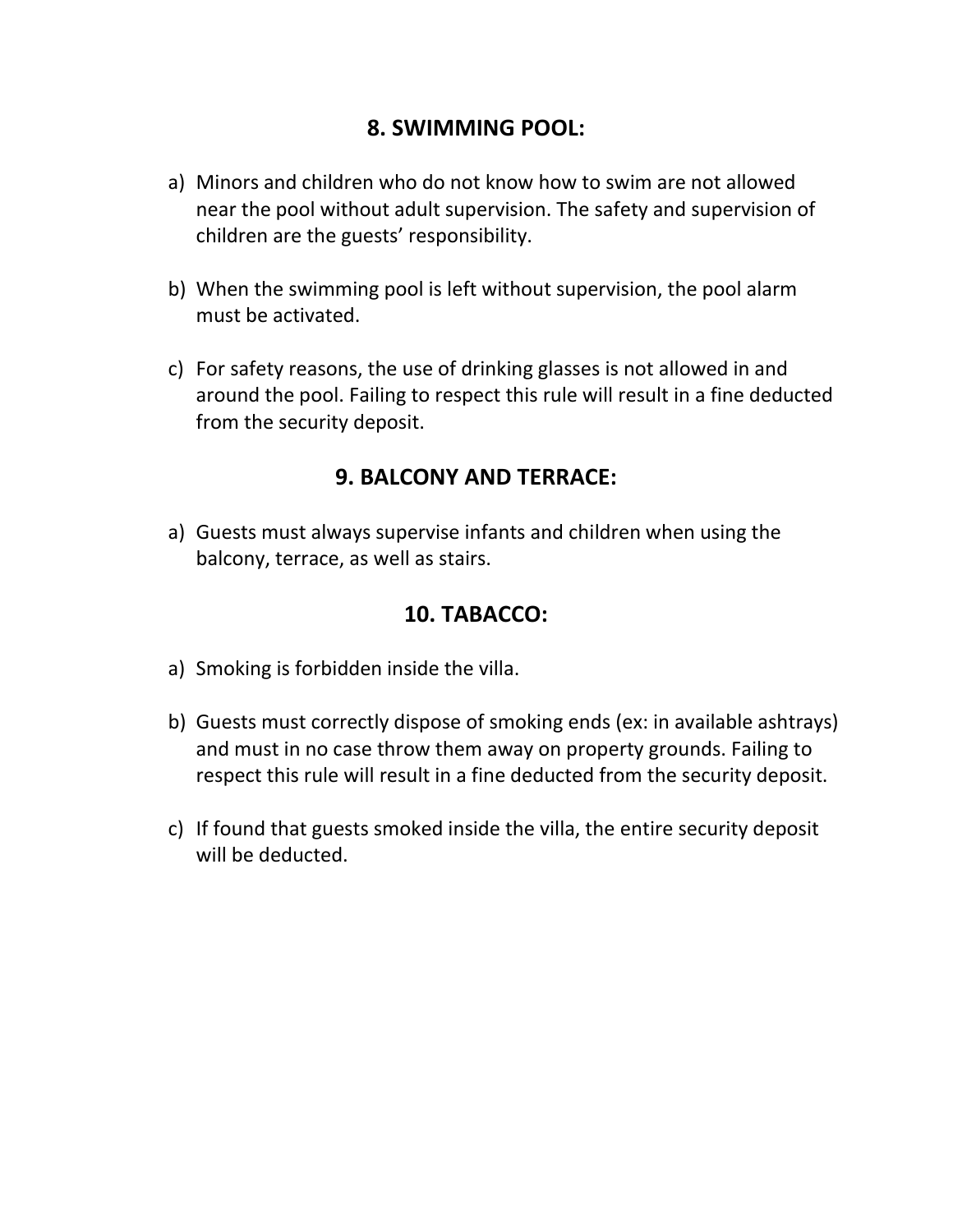### **11. PETS AND OTHER ANIMALS:**

a) Pets and other animals are not allowed in the villa.

#### **12. BARBECUE AND CHIMNEY:**

- a) Please use the given barbecue's utensils, not the everyday kitchen utensils.
- b) Please clean the barbecue after each use. It is much harder to clean it the next day.
- c) One full bottle of gas per barbecue is installed for guests to use during their stay. In the event guests run out of gas, it is their responsibility to reprovision.
- d) Please refrain from using the barbecue after 10 pm in order to reduce noise and smells for the neighbors.
- e) The chimney must be used with the protective glass lowered. It is forbidden to use it as an alternative barbecue.

#### **13. DAMAGES AND BREAKAGE:**

- a) Any damage or breakage must be reported to the owner of the villa as soon as possible. Failure to report damages can lead to fines deducted from the security deposit.
- b) To avoid damages and breakage, furniture must not be moved around or to other rooms without previous agreement.
- c) Bathroom towels must not leave the villa (to go to the beach for example). Beach towels are provided for that purpose.
- d) In the event damages to the property or its furniture are not covered by the owner's insurance, the client will pay for reparations and/or replacement with a deduction from the security deposit.